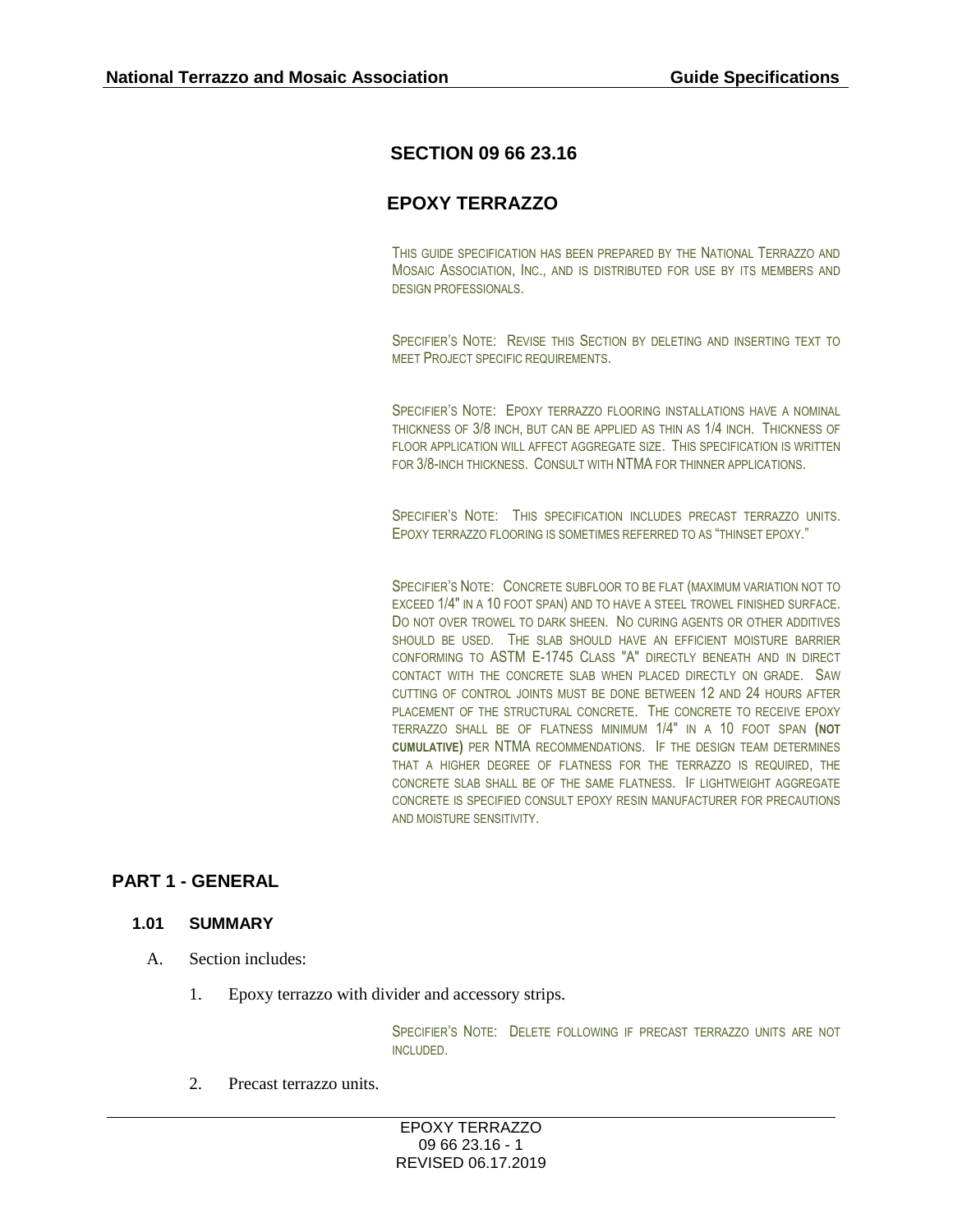B. Related Requirements:

SPECIFIER'S NOTE: DELETE NON APPLICABLE ITEMS FROM THE FOLLOWING LIST.

- 1. Attach metal stairs including any welding and/or reinforcing, Section <**Insert Section No. Here**>.
- 2. Provide floor drains at epoxy terrazzo flooring, Section <**Insert Section No. Here**>.
- 3. Provide surface hardware at epoxy terrazzo flooring, Section <**Insert Section No. Here**>.
- 4. Set architectural reveals or metal base beads requiring installation prior to wall surface, Section <**Insert Section No. Here**>.
- 5. Concrete subfloor, Section <**Insert Section No. Here**>
- 6. Stair Nosing-Miscellaneous Metals, Section **<Insert Section No. Here>.**
- 7. Backing for poured in place epoxy terrazzo base shall be masonry or cement board at least 1/2 inch thick, Section <**Insert Section No. Here**>.
- 8. Backing for precast epoxy terrazzo base shall be 1/2 inch or greater thickness cement board, gypsum board or equivalent, Section <**Insert Section No. Here**>.

## **1.02 DEFINITIONS**

A. NTMA: National Terrazzo and Mosaic Association, Inc.

## **1.03 PREINSTALLATION MEETINGS**

- A. Pre installation Conference: The General Contractor shall conduct a conference at project site before Terrazzo Contractor begins installation.
	- 1. The General Contractor shall invite Terrazzo Contractor, the Architect and representatives of the Owner.
	- 2. Review methods and procedures related to terrazzo including, but not limited to, the following:
		- a. Inspect and discuss condition of substrate and other preparatory work performed by other trades.
		- b. Review and finalize construction schedule and verify availability of materials, installer's personnel, equipment and facilities needed to make progress and avoid delays.
		- c. Review terrazzo mixes and patterns.
		- d. Review custom terrazzo mixes, designs and patterns.
		- e. Coordination with the work of other installers.

#### **1.04 ACTION SUBMITTALS**

A. Product Data: Terrazzo Contractor shall submit Product Data for each type of product required for installation including:

> SPECIFIER'S NOTE: RETAIN ONLY THOSE ITEMS WHICH APPLY TO PROJECT IN THE FOLLOWING LISTING.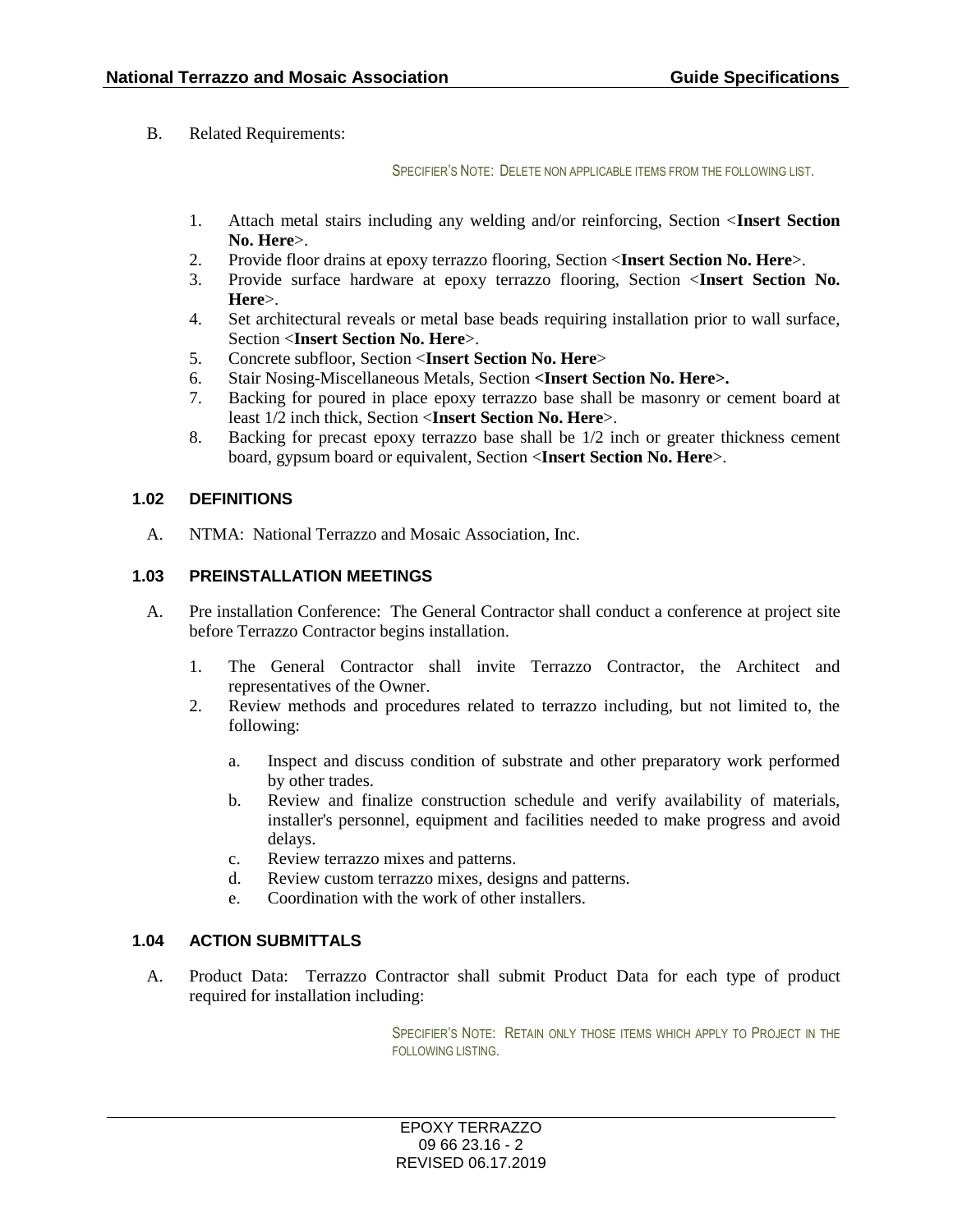- 1. Strip materials.
- 2. Sealer.

SPECIFIER'S NOTE: SHOP DRAWINGS MAY NOT BE REQUIRED FOR SMALL AREAS OR SIMPLE DESIGNS. DELETE FOLLOWING PARAGRAPH IF SHOP DRAWINGS ARE NOT REQUIRED.

B. Shop Drawings: Terrazzo Contractor shall prepare and submit Shop Drawings that include plans, elevations, sections, component details and attachments to other work. Include terrazzo installation requirements. Show layout of the following:

> SPECIFIER'S NOTE: RETAIN ONLY THOSE ITEMS WHICH APPLY TO PROJECT IN THE FOLLOWING LISTING.

- 1. Divider strips.
- 2. Expansion joint strips.
- 3. Accessory strips.
- 4. Abrasive strips.
- 5. Stair treads, risers and landings.
- 6. Terrazzo patterns.
- 7. <**Insert requirements**>

SPECIFIER'S NOTE: KEEP PARAGRAPH BELOW FOR RELATIVELY SMALL AND SIMPLE PROJECTS WHERE TERRAZZO COLORS AND PATTERNS HAVE ALREADY BEEN SELECTED. DELETE PARAGRAPH IF KEEPING "SAMPLES FOR INITIAL SELECTION" OR "SAMPLES FOR VERIFICATION" PARAGRAPHS BELOW.

- C. Samples:
	- 1. Terrazzo Contractor shall prepare and submit a maximum of three samples, sizes [**6 by 6 inches**] [**12 by 12 inches**] for each color and type of terrazzo specified.

SPECIFIER'S NOTE: DELETE FOLLOWING PARAGRAPH IF PRECAST TERRAZZO IS NOT USED.

2. Terrazzo Contractor shall submit three samples, sizes **[6 by 6 inches] [12 by 12 inches]** for each color and type of precast terrazzo specified.

> SPECIFIER'S NOTE: KEEP PARAGRAPH BELOW FOR PROJECTS WHERE TERRAZZO COLORS WILL BE SELECTED DURING CONSTRUCTION FROM NTMA "COLOR PALETTE BROCHURE. DELETE PARAGRAPH WHERE TERRAZZO COLORS HAVE BEEN SELECTED AND ARE INDICATED ON THE DRAWINGS AND SPECIFICATIONS.

D. Samples for Initial Selection: Terrazzo Contractor shall submit NTMA "Color Palette Brochure" showing full range of colors and patterns available for each terrazzo type.

> SPECIFIER'S NOTE: KEEP PARAGRAPH BELOW FOR LARGER AND MORE COMPLEX PROJECT. DELETE PARAGRAPH WHERE TERRAZZO COLORS HAVE BEEN SELECTED AND ARE INDICATED ON THE DRAWINGS AND SPECIFICATIONS.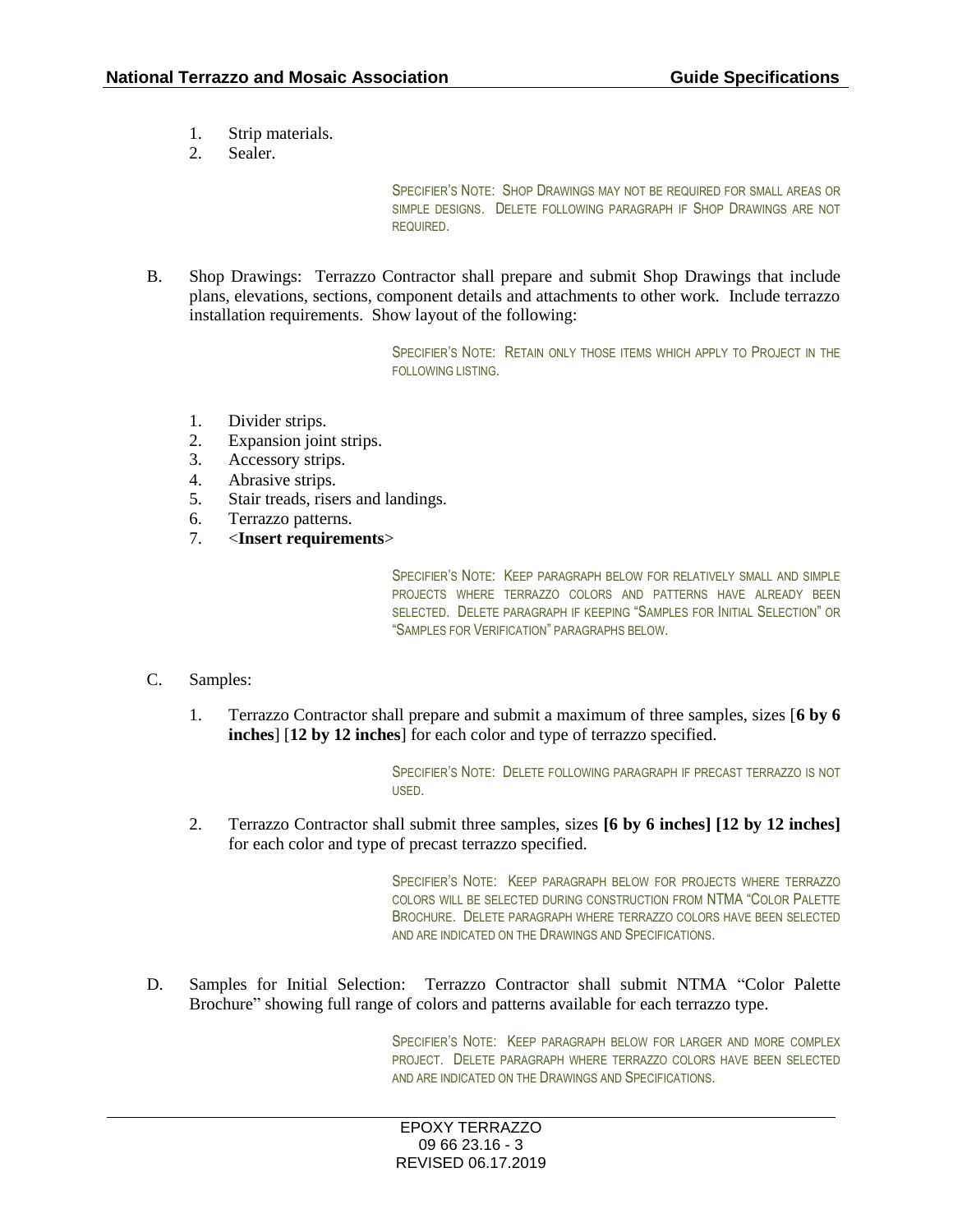- E. Samples for Verification: Terrazzo Contractor shall prepare and submit samples for each type, material, color and pattern of terrazzo and accessory required showing the full range of color, texture and pattern variations expected.
	- 1. Terrazzo: [**6 by 6 inch**] [**12 by 12 inch**] samples
	- 2. Accessories: 6 inch long Samples of each type and kind of exposed strip item required

SPECIFIER'S NOTE: DELETE FOLLOWING PARAGRAPH IF PRECAST TERRAZZO IS NOT USED.

3. Precast Terrazzo Units: Samples, sizes **[6 by 6 inches] [12 by 12 inches]** for each color and type of precast terrazzo specified.

#### **1.05 INFORMATIONAL SUBMITTALS**

- A. Qualification Data: Terrazzo Contractor shall submit two copies of qualification data.
	- 1. Include list of projects indicating name and location of project, name of Owner, name and contact information for General Contractor, and name and contact information for Architect.
	- 2. Include letter from NTMA with the name of the Project and name of member, stating current member status.
- B. Material Certificates:
	- 1. Epoxy Resin: For each type of resin required indicating that materials meet specification requirements, by manufacturer.
	- 2. Aggregate: For each type of aggregate required indicating compatibility with terrazzo mix, signed by aggregate supplier.

#### **1.06 CLOSEOUT SUBMITTALS**

A. Maintenance Literature: Terrazzo Contractor shall submit two copies of maintenance recommendations from NTMA.

#### **1.07 QUALITY ASSURANCE**

- A. Acceptable Epoxy Resin Manufacturer: An Associate Member of the NTMA, experienced in manufacturing epoxy resin in accordance with NTMA standards and with a record of successful in-service performance as well as sufficient production capacity to produce required materials.
- B. Acceptable Terrazzo Contractor: A Contractor Member of NTMA whose work has resulted in construction with a record of successful in-service performance.
	- 1. Installer shall have completed terrazzo installations within the past 5 years of scale and complexity similar to the proposed installation.
- C. Source Limitations for Aggregates: Terrazzo Contractor shall obtain each color, grade, type and variety of granular materials from sources with resources to provide materials of consistent quality in appearance and physical properties.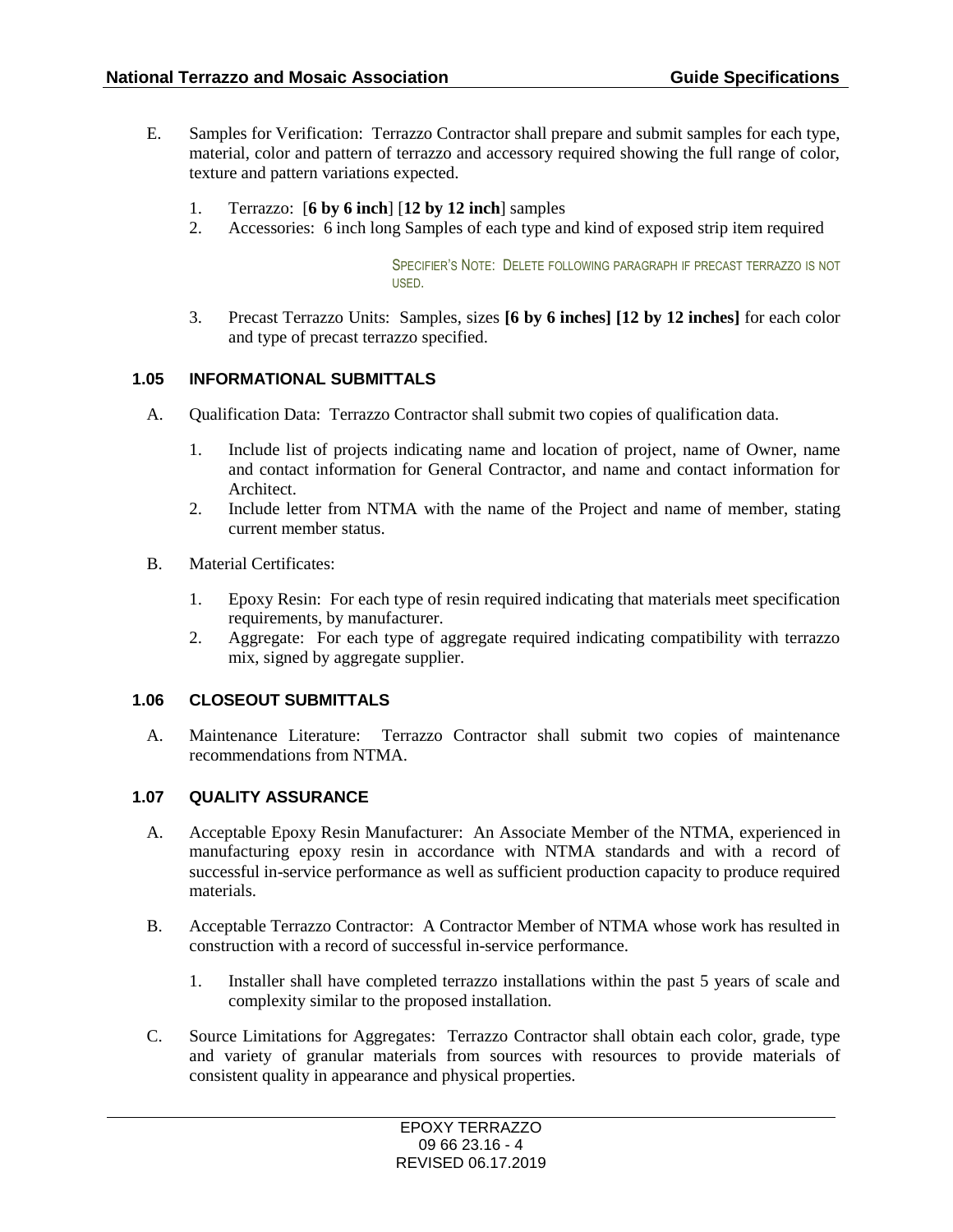SPECIFIER'S NOTE: SIZE OF MOCKUP SHOULD BE DEPENDENT TO NUMBER OF COLORS AND PATTERNS. USUALLY A MOCKUP OF 50 TO 100 SQ. FT. SHOULD BE SUFFICIENT. DETAIL MOCKUP DESIRED ON DRAWINGS. KEEP REQUIREMENTS FOR MOCKUP FOR LARGER AND MORE COMPLEX PROJECTS.

- D. Mockups: Terrazzo Contractor shall construct mockup if required in bid or scope of work documents to verify selections made under Sample submittals and to demonstrate aesthetic effects and set quality standards for materials and execution.
	- 1. Build mockup as indicated on Drawings.
	- 2. Approved mockups may become part of the completed Work if undisturbed at time of Substantial Completion.

#### **1.08 DELIVERY, STORAGE AND HANDLING**

- A. Materials shall be delivered to Project site in supplier's original wrappings and containers, labeled with source or manufacturer's name, material or product brand name, and lot number if any.
- B. Materials shall be stored in their original, undamaged packages and containers, in a location where they will not be exposed to direct sunlight.
	- 1. Epoxy components shall be stored in a space where the ambient temperature can be maintained 60 and 90 deg. F before use.

#### **1.09 PROJECT CONDITIONS**

- A. General Contractor shall provide sufficient water, temporary heat and light, and adequate electric power with suitable outlets connected and distributed for use within 100 feet of any working space.
- B. General Contractor shall provide temporary enclosures and other suitable methods to protect adjacent spaces from damage during installation.
	- 1. Maintain ambient temperatures in the area to receive terrazzo at not less than 60 deg. F.
	- 2. Maintain adequate ventilation in the area to receive terrazzo.
- C. Terrazzo Contractor shall protect other adjacent work from water and dust generated by grinding operations.

#### **1.10 GUARANTEE**

A. One year from date of substantial completion of terrazzo installation.

## **PART 2 - PRODUCTS**

### **2.01 PERFORMANCE**

SPECIFIER'S NOTE: THE FOLLOWING DESCRIBES THE TYPE OF EPOXY RESIN FORMULATED SPECIFICALLY FOR EPOXY TERRAZZO INSTALLATIONS.

EPOXY TERRAZZO 09 66 23.16 - 5 REVISED 06.17.2019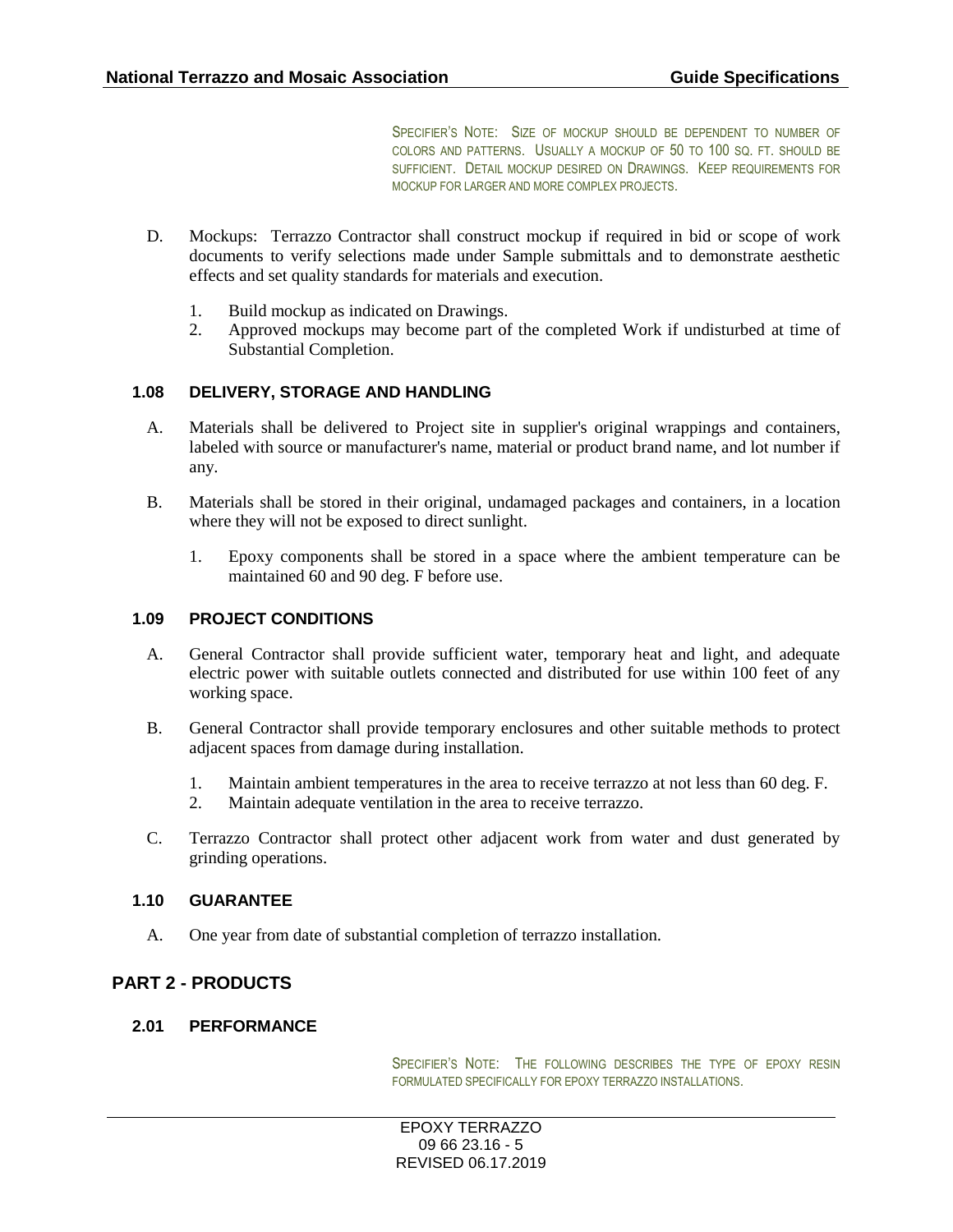- A. Epoxy Resin:
	- 1. Test Specimens: Mix resin materials according to manufacturer's recommendation without aggregate added and cure for 7 days at 75 degrees plus or minus 2 deg. F and 50 percent plus / minus 2 percent relative humidity.
	- 2. Cured test specimens shall meet or exceed the following requirements:
		- a. Hardness: 60 to 85 per ASTM D 2240, Shore D.
		- b. Minimum Tensile Strength: 3000 psi per ASTM D 638 for a 2-inch specimen made using a "C" die per ASTM D 412.
		- c. Minimum Compressive Strength: 10,000 psi per ASTM D 695, Specimen B cylinder.
		- d. Chemical Resistance: No deleterious effects by contaminants listed below after seven-day immersion at room temperature per ASTM D 1308.
			- 1) Distilled Water.
			- 2) Mineral Oil.
			- 3) Isopropanol.
			- 4) Ethanol.
			- 5) Soap solution at 1 percent.
			- 6) Sodium hydroxide at 10 percent solution.
			- 7) Hydrochloric acid at 10 percent solution.
			- 8) Hydrochloric acid at 30 percent solution.
			- 9) Detergent Solution at 0.025.
			- 10) Acetic Acid at 5 percent solution.
- B. Epoxy Resin with Aggregate:
	- 1. Test Specimens:
		- a. Mix epoxy resin according to manufacturer's recommendations and blend one volume of epoxy resin with 3 volumes of marble aggregate, consisting of:
			- 1) 60 percent No. 1 chip.
			- 2) 40 percent No. 0 chip.
		- b. Grind and grout with epoxy resin finished to a nominal 1/4-inch thickness.
		- c. Cure specimens 7 days at 75 deg. F plus / minus 2 deg. and 50 percent plus / minus 2 percent relative humidity.
	- 2. Cured epoxy terrazzo specimens shall nominally meet the following requirements:
		- a. Flammability: Self- extinguishing, extent of burning 1/4 inch maximum according to ASTM D 635.
		- b. Coefficient of Linear Thermal Expansion: 0.000025 inch/inch per deg F for temperature range of minus 12 to plus 140 deg F per ASTM D 696.

SPECIFIER'S NOTE: ASTM 696 IS CONDUCTED IN A TEMPERATURE RANGE FROM -22 DEGREES TO 86 DEGREES F. THIS TEST RANGE IS TO OBTAIN A SPECIFIC RESULT AND DOES NOT REFLECT "IN USE" TEMPERATURE CONDITIONS.

C. Bond Strength of Epoxy Terrazzo: 300 psi in concrete according to ASTM D7234 (modified to cut slightly into concrete).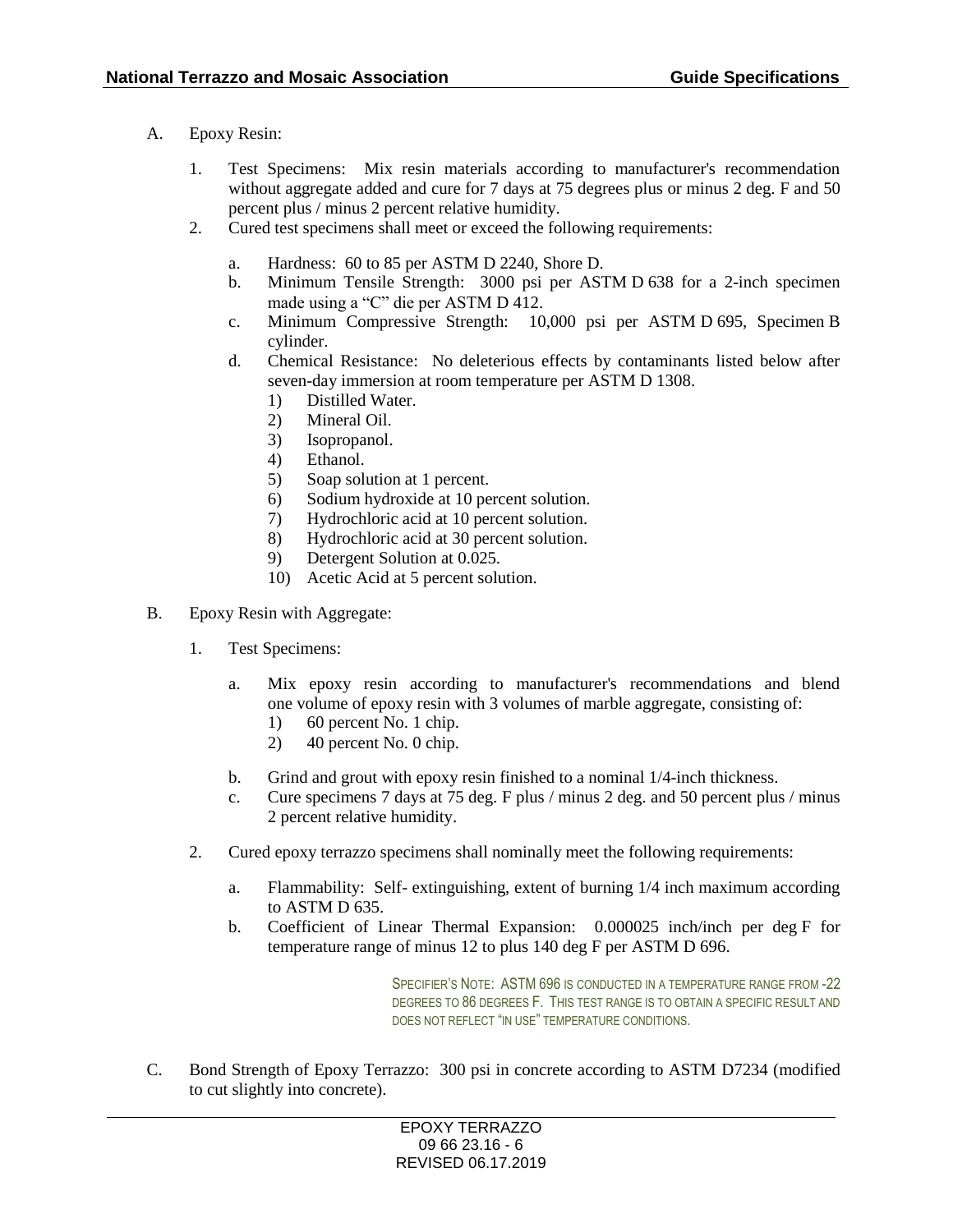#### **2.02 MATERIALS**

- A. Epoxy Resin Matrix: Two-component, high solids product complying with specified performance requirements.
	- 1. Color: As required for mix indicated.
- B. Primer: As recommended, manufactured and supplied by epoxy resin manufacturer.

SPECIFIER'S NOTE: SELECT TYPES OF AGGREGATES TO BE INCLUDED IN EPOXY TERRAZZO MIX.

#### C. Aggregates: [**Marble,**] [**glass,**] [**synthetic**] [**and**] [**metal**].

- 1. Comply with NTMA gradation standards.
- 2. Abrasion and Impact Resistance: Loss of 40 percent or less when tested according to ASTM C 131 (LA Abrasion).
- 3. Aggregates shall contain no deleterious or foreign matter.

SPECIFIER'S NOTE: OTHER DECORATIVE MATERIALS THAT DO NOT COMPLY WITH REQUIREMENTS SPECIFIED ABOVE MAY BE USED AFTER CONSULTING WITH THE TERRAZZO CONTRACTOR FOR SPECIFIC USAGE GUIDELINES AND RECOMMENDATIONS.

- D. Divider Strips:
	- 1. Material: [**White alloy of zinc**] [**Aluminum**] [**Brass**].
	- 2. Strip Thickness: 16 gauge.
	- 3. Type: "L" strip: 3/8 inch by 1/2 inch.

SPECIFIER'S NOTE: DELETE FOLLOWING SUBPARAGRAPH IF HEAVY TOP DIVIDER STRIPS ARE NOT USED

4. Heavy Top Thickness: [**1/8 inch**] [**1/4 inch**].

SPECIFIER'S NOTE: DELETE FOLLOWING IF ABRASIVE STRIPS ARE NOT INCLUDED.

- E. Abrasive Strips: [**Three-line**] [**Two-line**] [**One-line**] [**Abrasive nosing strip and two-line**] <**Insert requirements**> abrasive inserts at nosing. Silicon carbide or aluminum oxide, or combination of both, in epoxy resin binder and set in channel
	- 1. Width: 1/2 inch
	- 2. Depth: As required by terrazzo thickness
	- 3. Length: **[4 inches less than stair width]** [**As indicated**] <**Insert dimension**>.
	- 4. Color: [**Black**] [**Darker than terrazzo, as selected by Architect**] <**Insert requirements**>

SPECIFIER'S NOTE: DELETE FOLLOWING PARAGRAPH IF PRECAST TERRAZZO UNITS ARE NOT REQUIRED.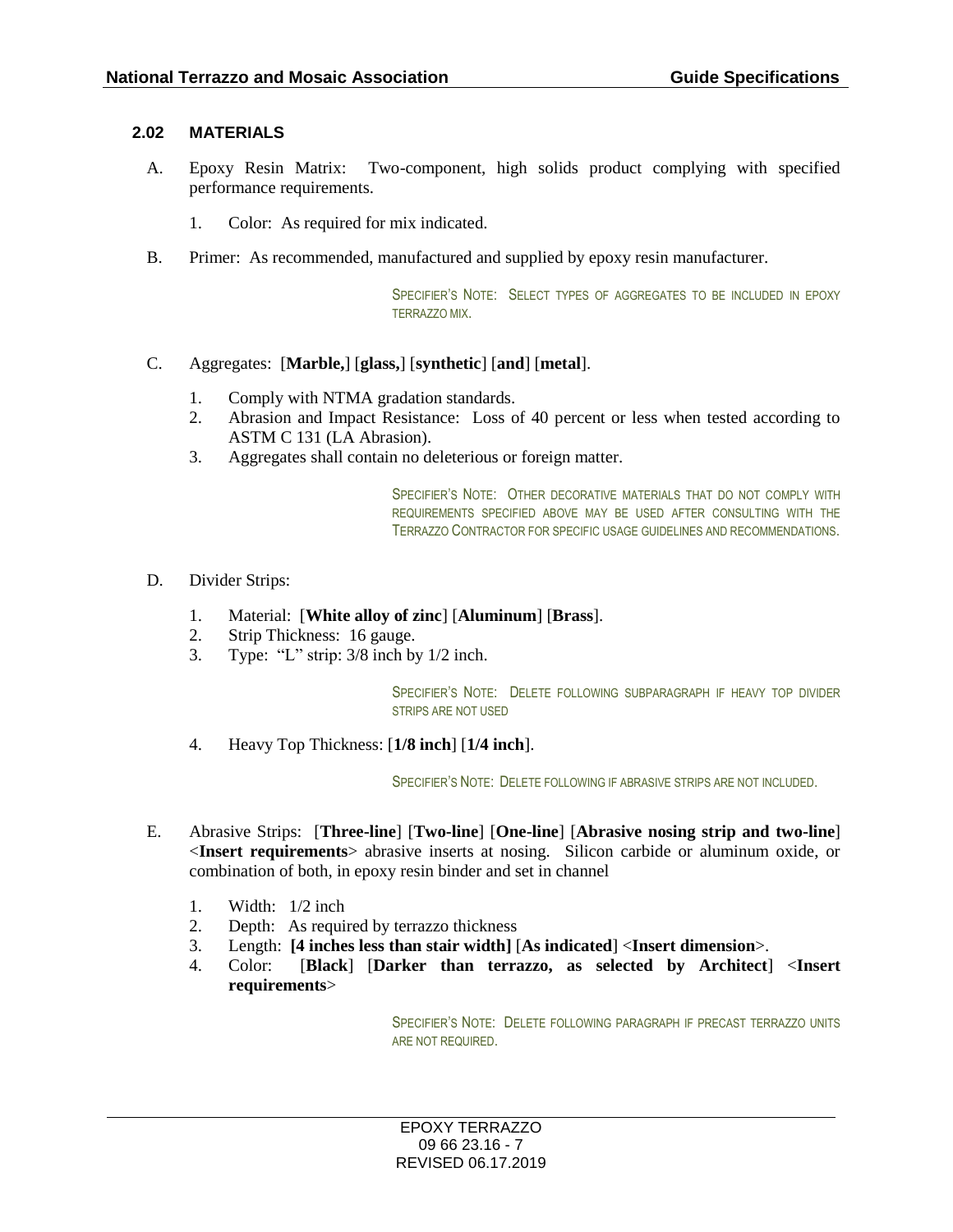## **2.03 PRECAST TERRAZZO**

- A. Precast Terrazzo Base: Minimum 3/8-inch-thick, epoxy terrazzo units cast in maximum lengths possible, but not less than 36 inches. Comply with precast manufacturer's written recommendations for fabricating precast terrazzo base units in sizes and profiles indicated.
	- 1. Type: [**As indicated**] [**Coved with minimum 3/4-inch radius**] [**Straight**] [**Splayed**] <**Insert requirements**>.

SPECIFIER'S NOTE: RETAIN FIRST OPTION IN "TOP EDGE" SUBPARAGRAPH BELOW IF TOP EDGE IS CONCEALED.

- 2. Top Edge: [**Straight, unfinished**] [**Beveled with polished top surface**] [**Radius edge with polished top surface**] <**Insert requirements**>.
- 3. Outside Corner Units: With finished returned edges or mitered at outside corner.
- 4. Color, Pattern, and Finish: [**As selected by Architect from full range of industry colors**] [**Match Architect's sample**] [**Match adjacent poured-in-place terrazzo flooring border**] [**Match adjacent poured-in-place terrazzo flooring field**] [**As indicated**]<**Insert requirements**>.

SPECIFIER'S NOTE: RETAIN "PRECAST TERRAZZO UNITS" PARAGRAPH BELOW FOR PRECAST TERRAZZO STAIR TREADS, RISERS, OR LANDINGS. FOLLOWING ASSUMES THAT PRECAST UNITS ARE FULLY SUPPORTED. DETAIL PROFILE, ANCHORAGE, AND OTHER REQUIREMENTS ON DRAWINGS OR INSERT BELOW. COPY AND RE-EDIT IF MORE THAN ONE TYPE IS REQUIRED; INSERT A UNIQUE DESIGNATION FOR EACH TYPE AND INDICATE LOCATIONS ON DRAWINGS. PRECAST TERRAZZO STAR UNITS ARE RECOMMENDED FOR INSTALLATION OVER CONCRETE, STEEL PLATE, OR STEEL PAN **STAIRS** 

- B. Precast Terrazzo Stair Units: Minimum [**3/4-inch-**] <**Insert dimension**> thick terrazzo stair units. Comply with precast manufacturer's written recommendations for fabricating precast terrazzo units in sizes and profiles indicated. Reinforce units as required by unit sizes, profiles, and thicknesses and as recommended by manufacturer. Finish exposed-to-view edges and reveals to match face finish. Ease exposed edges to 1/8-inch radius.
	- 1. Provide the following types of precast stair units:
		- a. Stair treads.
		- b. Stair risers.
		- c. Stair landings.
		- d. <**Insert item**>.

SPECIFIER'S NOTE: COORDINATE "COLOR, PATTERN, AND FINISH" SUBPARAGRAPH BELOW WITH ANY PRECAST UNITS IN LIST ABOVE. RE-EDIT IF TREADS, RISERS, OR LANDING UNITS ARE DIFFERENT.

2. Color, Pattern, and Finish: [**As selected by Architect from full range of industry colors**] [**Match Architect's sample**] [**Match adjacent poured-in-place terrazzo flooring border**] [**Match adjacent poured-in-place terrazzo flooring field**] [**As indicated**]<**Insert requirements**>.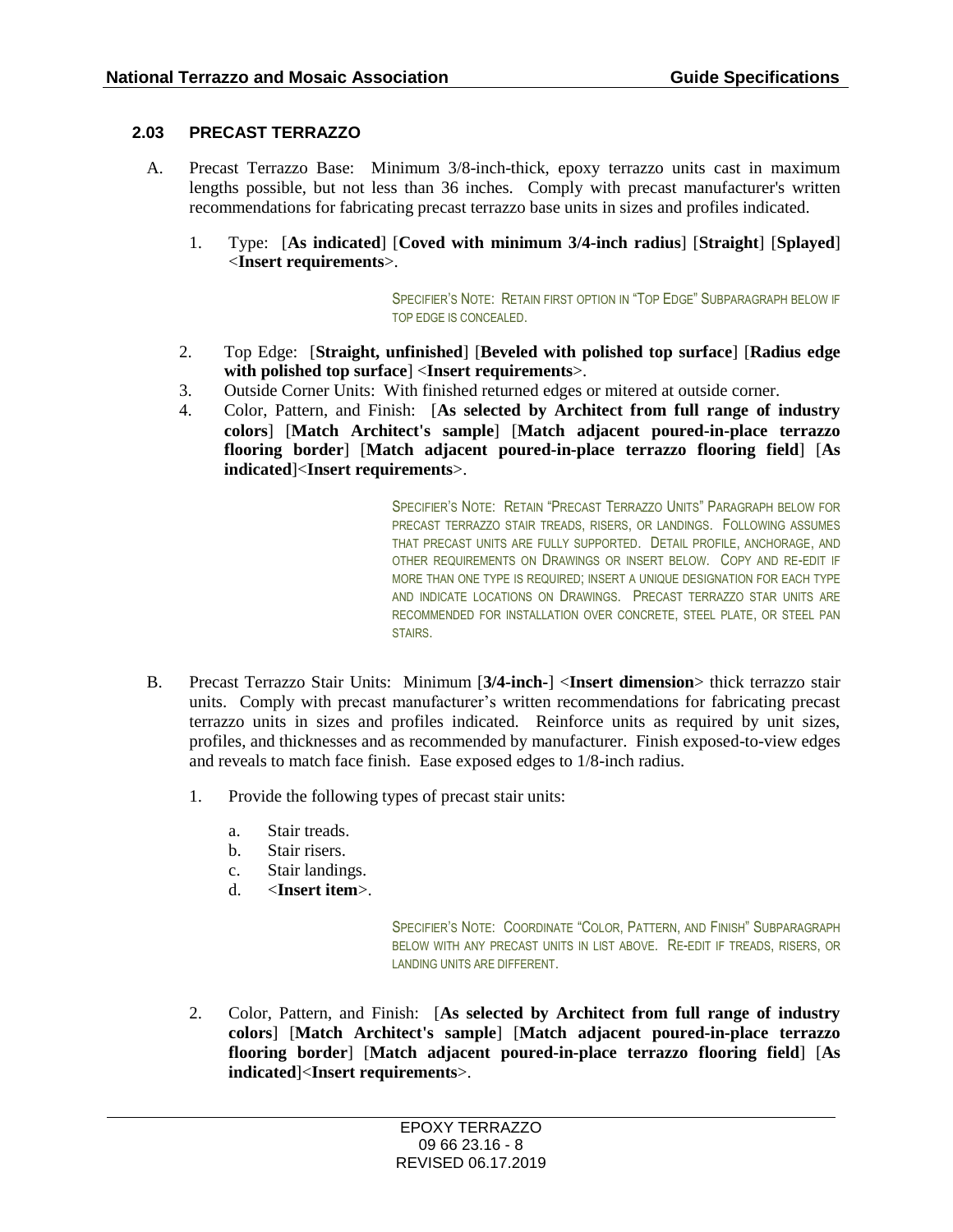SPECIFIER'S NOTE: KEEP ONE OF THE FOLLOWING TYPES OF SETTING MATERIALS. FOR INSTALLING PRECAST TERRAZZO OR KEEP BOTH IF SETTING MATERIAL IS TERRAZZO CONTRACTOR'S OPTION.

- C. Setting Materials for Precast Terrazzo: One of the following acceptable to the manufacturer of precast terrazzo units.
	- 1. Latex-Portland Cement Mortar (Thin Set): ANSI A118.4.

SPECIFIER'S NOTE: EPOXY IS RECOMMENDED FOR INSTALLATION OVER STEEL SUBSTRATES BUT CAN BE USED WITH OTHER SUBSTRATES. THIN SET LATEX-PORTLAND CEMENT MORTAR IS NOT RECOMMENDED FOR METAL SUBSTRATES.

2. Epoxy Adhesive: Two component, compatible with terrazzo units and substrate.

### **2.04 MISCELLANEOUS ACCESSORIES**

- A. Sealer: Terrazzo Contractor shall provide a non-ambering, clear sealer that is chemically neutral; does not impair terrazzo aesthetics or physical properties; is recommended by terrazzo matrix manufacturer. Sealers shall comply with the following:
	- 1. Comply with requirements of authorities having jurisdiction.
	- 2. Comply with ASTM D 2047.

SPECIFIER'S NOTE: RETAIN ONLY ONE OPTION IN THE FOLLOWING PARAGRAPH.

3. Water Based Sealer Properties: With pH factor between 7 and 10.

SPECIFIER'S NOTE: RETAIN ONLY PARAGRAPH ABOVE TO RESTRICT SEALERS TO THOSE THAT ARE WATER BASED. RETAIN PARAGRAPH BELOW IF SOLVENT BASED SEALERS ARE PERMITTED.

4. Solvent Based Sealer Properties: Flashpoint at 80 deg. F or above according to ASTM D 56.

> SPECIFIER'S NOTE: BOTH OF THE FOLLOWING PRODUCTS WILL BE REQUIRED OVER CONCRETE SLABS WITH LIGHTWEIGHT AGGREGATES. EITHER OR BOTH MAY BE REQUIRED OVER CONCRETE SLABS WITH STANDARD AGGREGATES.

> SPECIFIER'S NOTE: USE THE FOLLOWING IF INDICATED BY MOISTURE TEST RESULTS. MAY BE REQUIRED FOR CERTAIN EXISTING SLABS ON GRADE, AND MAY BE REQUIRED FOR NEW CONSTRUCTION WHERE SLABS CANNOT BE ADEQUATELY DRIED BEFORE TERRAZZO IS INSTALLED. CAN BE PROVIDED AT EXTRA COST TO OTHERS, BUT MUST BE RECOMMENDED, PRODUCED AND SUPPLIED BY APPROVED TERRAZZO RESIN MANUFACTURER. MAY BE SPECIFIED AS AN ALTERNATE OR AS A UNIT PRICE ALLOWANCE.

> SPECIFIER'S NOTE: RETAIN FOLLOWING IN BASE BID FOR INSTALLATIONS OVER CONCRETE SLABS WITH LIGHTWEIGHT AGGREGATES.

EPOXY TERRAZZO 09 66 23.16 - 9 REVISED 06.17.2019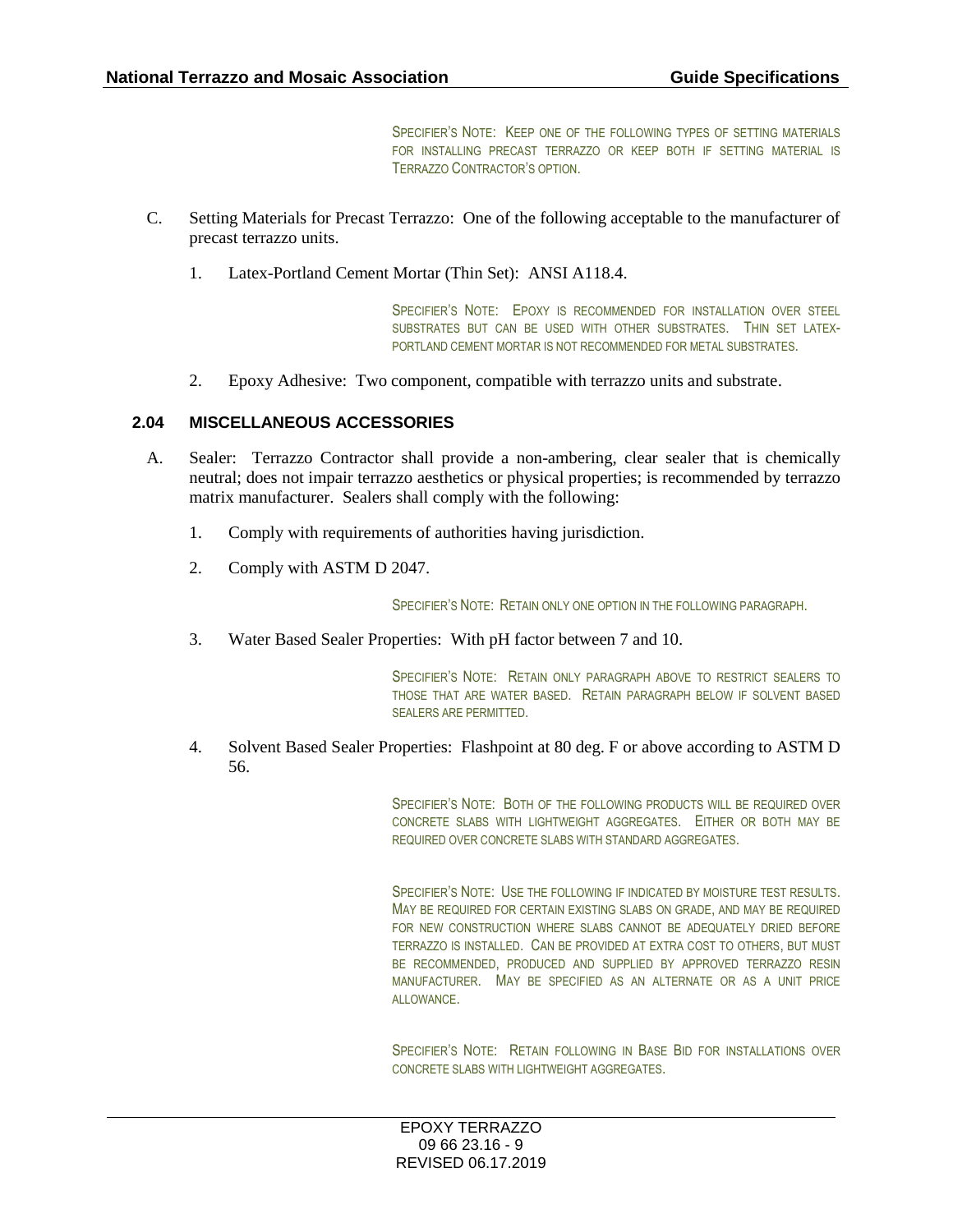B. Moisture Mitigation: Two-component, high solids, moisture tolerant, high density, low odor, epoxy-based product produced by epoxy terrazzo resin manufacturer specifically recommended to reduce alkalinity levels and moisture emission to acceptable levels. [**If required, shall be an extra cost to others.**]

> SPECIFIER'S NOTE: KEEP THE FOLLOWING WHERE THERE IS EXCESSIVE CRACKING. MAY BE SPECIFIED AS AN ALTERNATE OR A UNIT PRICE ALLOWANCE.

> SPECIFIER'S NOTE: RETAIN OPTION FOR INSTALLATIONS OVER CONCRETE SLABS WITH LIGHTWEIGHT AGGREGATES.

> SPECIFIER'S NOTE: CRACK SUPPRESSION/ISOLATION MEMBRANES ARE INTENDED TO DEAL WITH HORIZONTAL MOVEMENT, NOT VERTICAL MOVEMENT AT CRACKS.

C. Crack Suppression/Isolation Membrane: As recommended, produced and supplied by approved terrazzo resin formulator, having minimum 120 percent elongation potential per ASTM D 412. [**If required, shall be an extra cost to others.**]

#### **2.05 MIXES**

A. Terrazzo Selection: Terrazzo Contractor shall provide standard terrazzo mix(es) according to the following:

> SPECIFIER'S NOTE: USUALLY KEEP ONLY ONE OF THE FOLLOWING SUBPARAGRAPHS FOR SPECIFYING TERRAZZO MIX COLOR

> SPECIFIER'S NOTE: RETAIN FOLLOWING IF SPECIFYING A COLOR FROM A NTMA PLATE NO. FOR EPOXY TERRAZZO.

1. NTMA Plate No. <**Insert NTMA color plate no.**>

SPECIFIER'S NOTE: RETAIN FOLLOWING IF COLOR WILL BE CHOSEN FROM A NTMA PLATE NO. AFTER CONTRACT IS AWARDED.

2. Mix Color: [**As selected by Architect from NTMA color plates**] <**Insert NTMA color plate designation**>

> SPECIFIER'S NOTE: RETAIN FOLLOWING IF A CUSTOM COLOR HAS BEEN CHOSEN AND A MIX WILL BE SPECIFIED. MODIFY AS REQUIRED FOR DESIRED MIX. PERCENTAGES MUST ADD UP TO 100 PERCENT. COPY IF ADDITIONAL MIX REQUIREMENTS ARE NEEDED. DO NOT KEEP THE FOLLOWING IF CHOOSING FROM NTMA'S STANDARD TERRAZZO PI ATES

- 3. Custom Mix Color and Pattern:
	- a. Color No. 1:
		- 1) Epoxy Resin Color: <insert manufacturer's designation>
		- 2) Chips: [**No. 1**][**No. 2**] <**insert grade of chip>**<**insert percentage**> percent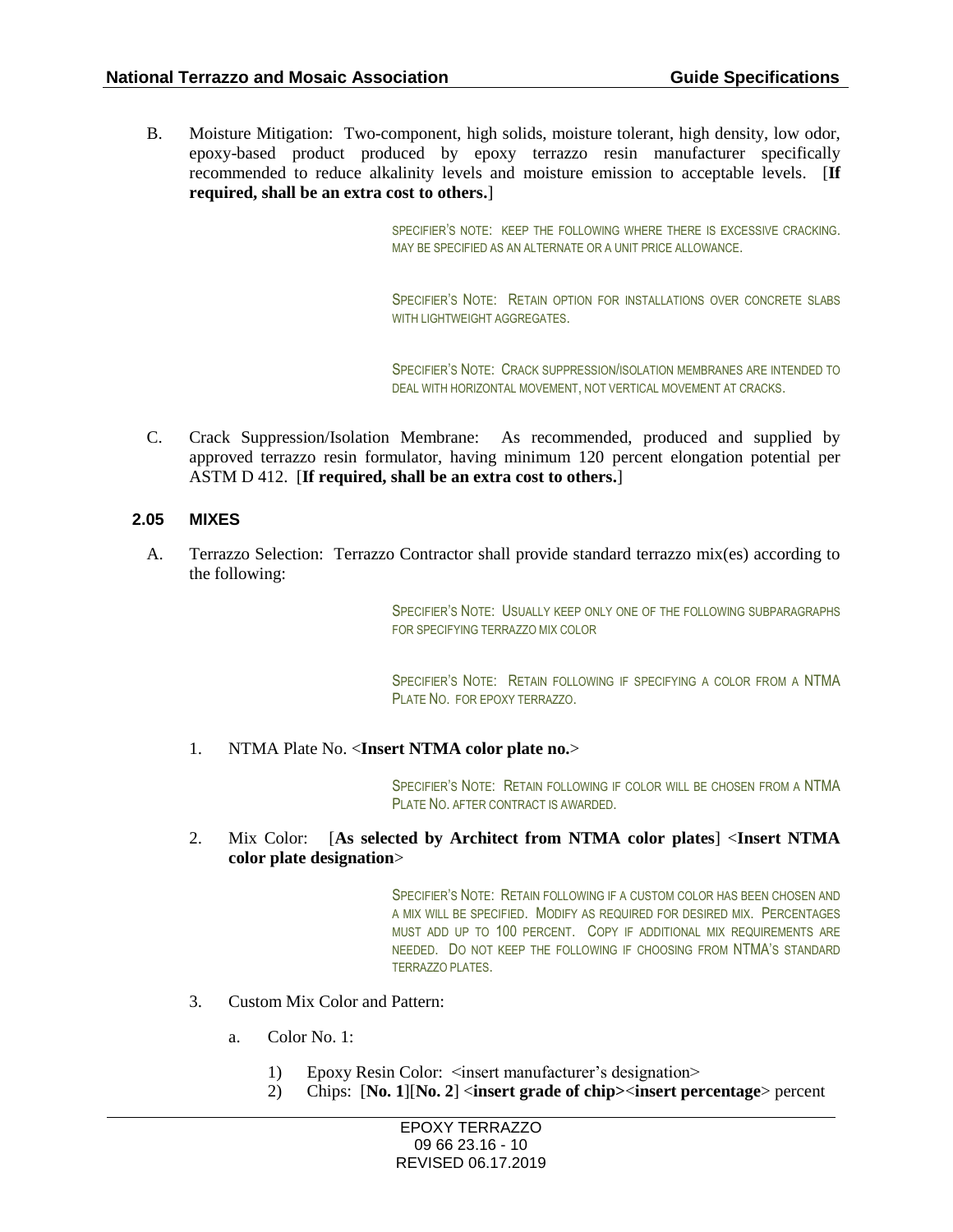- 3) Chips: [**No. 1**][**No. 2**] <**insert grade of chip>**<**insert percentage**> percent
- 4) Chips: [**No. 1**][**No. 2**] <**insert grade of chip>**<**insert percentage**> percent
- b. Color No. 2:
	- 1) Epoxy Resin Color: <insert manufacturer's designation>
	- 2) Chips: [**No. 1**][**No. 2**] <**insert grade of chip>**<**insert percentage**> percent
	- 3) Chips: [**No. 1**][**No. 2**] <**insert grade of chip>**<**insert percentage**> percent
	- 4) Chips: [**No. 1**][**No. 2**] <**insert grade of chip>**<**insert percentage**> percent
- c. Color for Base:
	- 1) Epoxy Resin Color: <insert manufacturer's designation>
	- 2) Chips: [**No. 1**] <**insert grade of chip**> <**insert percentage**> percent
	- 3) Chips: [**No. 1**] <**insert grade of chip**> <**insert percentage**> percent
	- 4) Chips: [**No. 1**] <**insert grade of chip**> <**insert percentage**> percent

SPECIFIER'S NOTE: RETAIN FOLLOWING IF A CUSTOM COLOR HAS BEEN CHOSEN AND MATCHING AN APPROVED SAMPLE WILL BE REQUIRED OR IF TERRAZZO IS REQUIRED TO MATCH AN EXISTING INSTALLATION.

- 4. Custom Mix Color and Pattern: [**Match Architect's sample**] [**Match existing**]
- B. Proportions for Epoxy Terrazzo Topping: Comply with resin supplier's recommendations.
- C. Mixing of Terrazzo Topping: Mix epoxy components with aggregates in accordance with manufacturer's recommendations.

## **PART 3 - EXECUTION**

#### **3.01 EXAMINATION**

A. The General Contractor and Architect shall examine substrates and areas, with Terrazzo Contractor present, for compliance with requirements for installation tolerances and other conditions affecting performance of the work.

> SPECIFIER'S NOTE: EPOXY TERRAZZO IS NOT INTENDED TO LEVEL SUBSTRATE AND WILL ONLY FOLLOW THE CONTOUR OF THE CONCRETE SLAB. SUBFLOOR SHALL NOT VARY MORE THAN 1/4 INCH FROM TRUE PLANE IN 10 FEET.

> SPECIFIER'S NOTE: EPOXY TERRAZZO IS NOT INTENDED TO LEVEL SUBSTRATE AND WILL ONLY FOLLOW THE CONTOUR OF THE CONCRETE SLAB. SUBFLOOR SHALL NOT VARY MORE THAN 1/4 INCH FROM TRUE PLANE IN 10 FEET.

- 1. Slab Flatness Tolerance: Subfloor is not to vary more than 1/4 inch from true plane in a 10 foot span.
- 2. Cracks: Locate cracks and joints in concrete substrates. Verify location of control joints and expansion joints in epoxy terrazzo flooring.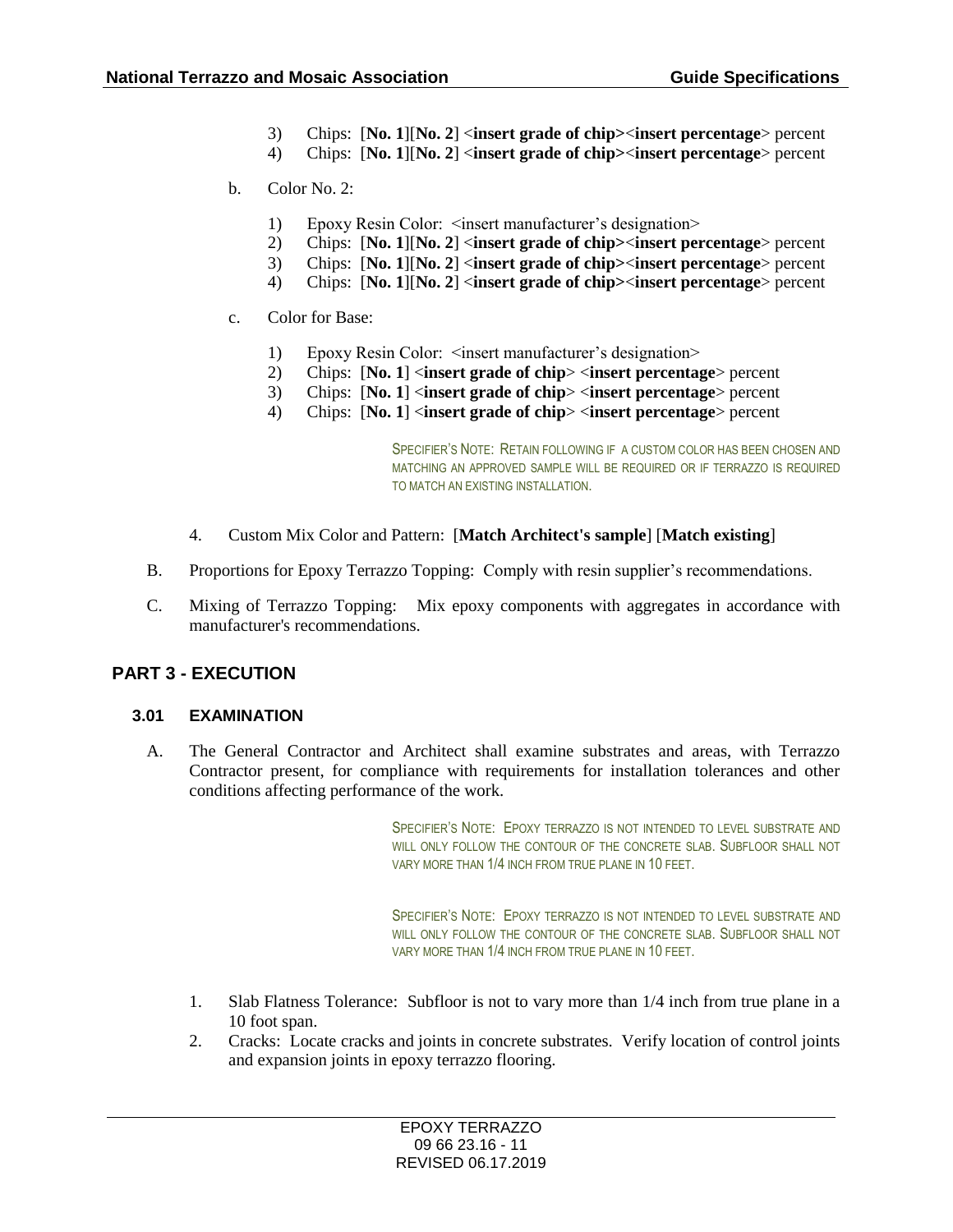- a. If required to prevent cracks in concrete substrates transmitting through epoxy terrazzo flooring, the Terrazzo Contractor shall make a written recommendation to install a crack suppression membrane and include specific recommendations on type and location.
- B. The General Contractor shall retain the services of an independent testing laboratory to verify that concrete substrates are dry by one of the methods below and moisture-vapor emissions are within acceptable levels according to epoxy resin manufacturer's written instructions.
	- 1. Perform relative humidity test using in situ probes, ASTM F 2170. Proceed with installation only after substrates have a maximum 75 percent relative humidity level measurement.
	- 2. Perform anhydrous calcium chloride test, ASTM F 1869. Proceed with application of resinous flooring only after substrates have maximum moisture-vapor-emission rate of 3 lbs. of water/1000 sq. ft. of slab area in 24 hours.
	- 3. If required to prevent moisture vapor transmission in concrete substrates, the Terrazzo Contractor shall make a written recommendation to install moisture mitigation materials and include specific recommendations on type and location.
- C. The General Contractor shall be responsible for correcting non-conforming concrete substrates using materials compatible with epoxy terrazzo flooring system and as approved by the Terrazzo Contractor.
	- 1. Materials used to correct nonconforming conditions must be compatible with the selected epoxy system and be approved by the manufacturer of epoxy resin materials and Terrazzo Contractor.
- D. Terrazzo Contractor shall proceed with installation only after unsatisfactory conditions, including flatness tolerances, cracking, and excessive moisture vapor transmission have been corrected.

#### **3.02 PREPARATION**

- A. General Contractor shall broom clean area to receive terrazzo to remove loose chips and all foreign matter.
- B. Terrazzo Contractor shall mechanically abrade concrete surface.

SPECIFIER'S NOTE: WHEN DETERMINED NECESSARY PER APPROVED MANUFACTURER'S RECOMMENDATION AT AN ADDITIONAL COST TO THE OWNER UNLESS CALLED FOR IN SPECIFICATION.

- C. Terrazzo Contractor shall provide moisture mitigation materials according to instructions and recommendations of moisture mitigation materials manufacturer. Cost for moisture mitigation materials and installation shall be [**included as an Alternate**] [**included as a Unit Cost**] [**an additional cost to the Owner under an approved Change Order**].
- D. Terrazzo Contractor shall provide flexible epoxy crack isolation/suppression membrane: Cost for materials and installation for installation over not more than five percent of the floor area receiving epoxy terrazzo shall be included in the Base Bid. Cost for additional materials and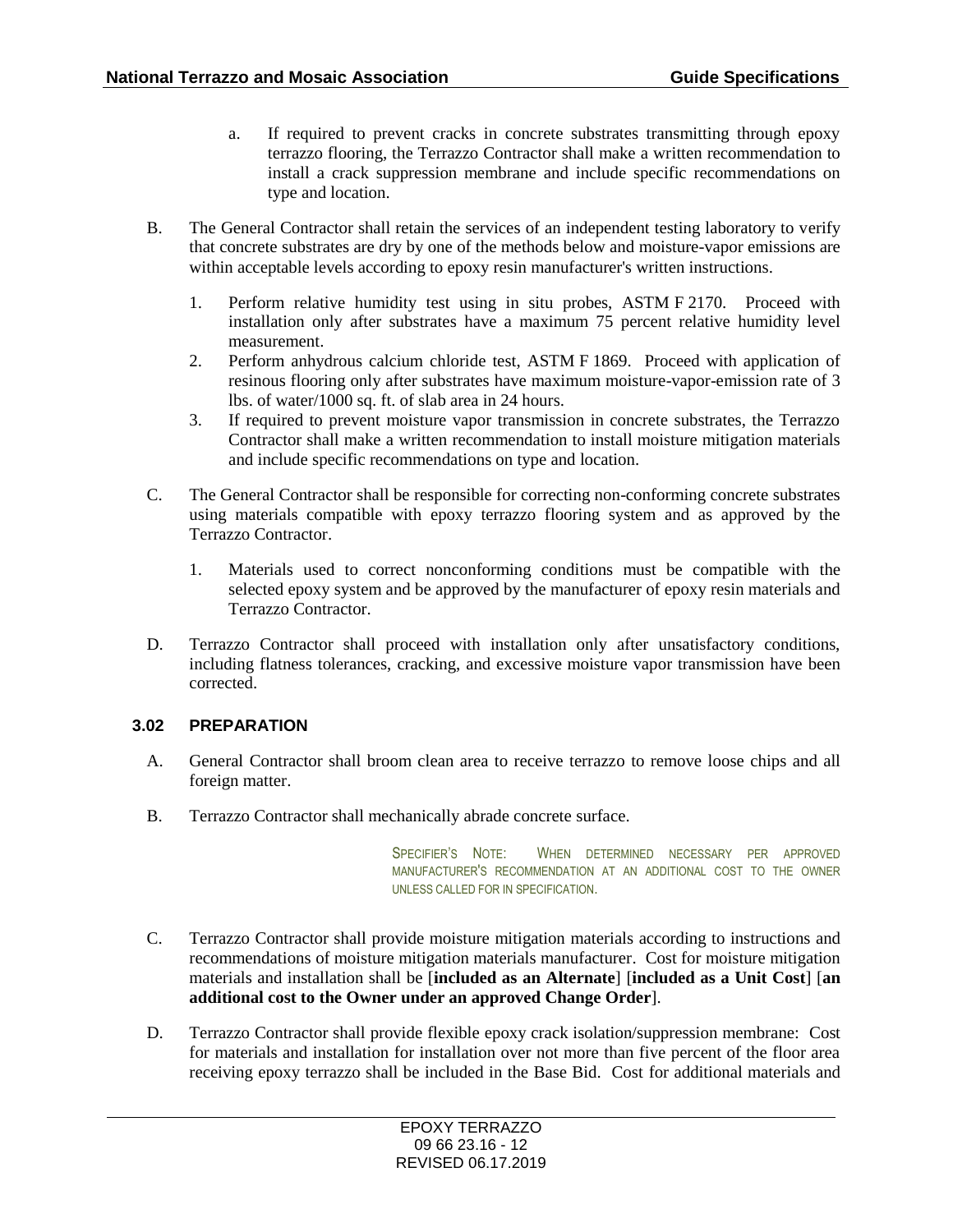installation for installation [**included as an Alternate**] [**included as a Unit Cost**] [**an additional cost to the Owner under an approved Change Order**].

#### **3.03 POURED-IN-PLACE TERRAZZO INSTALLATION**

- A. Strip Materials: Terrazzo Contractor shall install strip materials as follows:
	- 1. Divider and Control-Joint Strips:
		- a. Locate divider strips in locations indicated.
		- b. Install control joint strips back to back in locations indicated.
		- c. Install strips in epoxy adhesive without voids below strips.

SPECIFIER'S NOTE: RETAIN "ACCESSORY STRIPS" SUBPARAGRAPH BELOW FOR ACCESSORY STRIPS.

- 2. Accessory Strips: Install as required to provide a complete installation.
- B. Placing Terrazzo:
	- 1. Prime subfloor in accordance with manufacturer's recommendations.
	- 2. Proportion and thoroughly blend the materials.
	- 3. Place mixture to achieve specified thickness.

SPECIFIER'S NOTE: RETAIN "ABRASIVE STRIPS" SUBPARAGRAPH BELOW FOR ABRASIVE STRIPS. OPTION IS BASED ON NTMA RECOMMENDATIONS FOR PRECAST TERRAZZO STAIR TREADS.

- 4. Abrasive Strips: Install with surface of abrasive strip positioned 1/16 inch higher than terrazzo surface.
- C. Poured in Place Terrazzo Base: Terrazzo Contractor shall provide mix color for terrazzo base to match [**approved sample**] [**approved mockup**].
	- 1. Terrazzo Contractor shall place and finish terrazzo base at the same time the terrazzo floor is being installed.

SPECIFIER'S NOTE: DELETE THE FOLLOWING PARAGRAPH AND ASSOCIATED SUBPARAGRAPH IF TERRAZZO STAIRS ARE NOT USED. POURED IN PLACE TERRAZZO IS RECOMMENDED FOR INSTALLATION OVER CONCRETE STAIRS OR STEEL PAN STAIRS.

- D. Poured in Place Terrazzo Stairs: Terrazzo Contractor shall provide mix color for treads and risers to match [**main terrazzo field**] [**terrazzo border**] **[as indicated on Drawings]**.
	- 1. Place and finish terrazzo stair treads and risers at the same time the terrazzo floor is being installed.
- E. Finishing: Terrazzo Contractor shall finish the terrazzo topping as follows:
	- 1. Rough Grinding:
		- a. Grind with 24 or finer grit stones or with comparable diamond abrasives.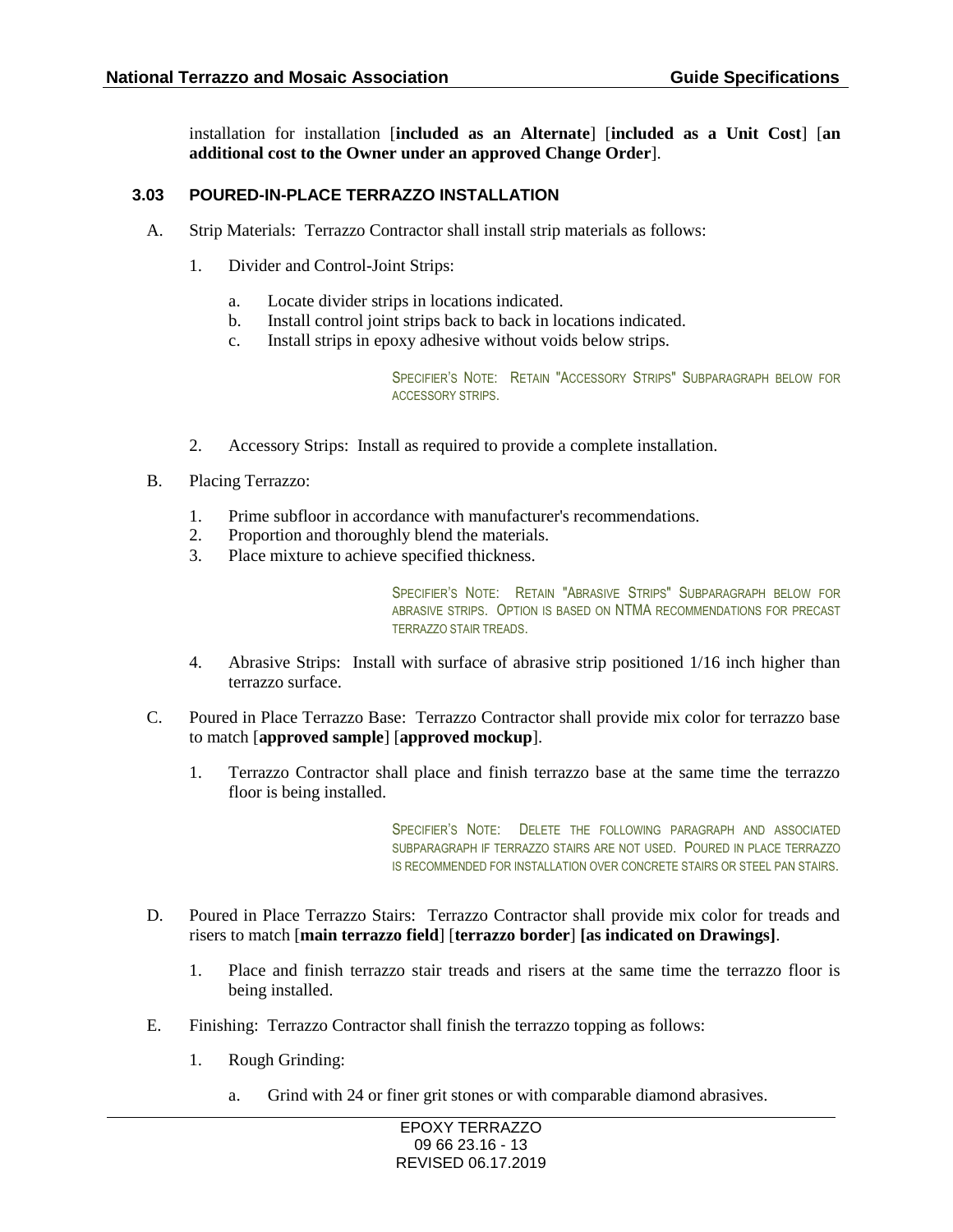- b. Follow initial grind with 60/80 grit stones or with comparable diamond abrasives.
- 2. Grouting:
	- a. Clean terrazzo with clean water and rinse. Allow to dry.
	- b. Apply epoxy grout per manufacturer's instructions.
	- c. Allow grout to cure.
- 3. Fine Grinding/Polishing: Grind with 120 grit or with comparable diamond abrasives until all grout is removed from surface.

SPECIFIER'S NOTE: UPON COMPLETION, TERRAZZO GENERALLY MATCHES APPROVED SAMPLES AND MOCKUPS.

- F. Terrazzo Cleaning: Terrazzo Contractor shall clean finished terrazzo as follows:
	- 1. Remove grinding residue from terrazzo surface.
	- 2. Wash terrazzo surfaces immediately after final grinding of terrazzo flooring with water and allow surfaces to dry thoroughly.
- G. Sealing: Terrazzo Contractor shall seal terrazzo according to sealer manufacturer's written instructions.

SPECIFIER'S NOTE: DELETE THE FOLLOWING ARTICLE IF PRECAST TERRAZZO UNITS ARE NOT USED.

## **3.04 PRECAST TERRAZZO INSTALLATION**

A. Terrazzo Contractor shall install precast terrazzo units as follows:

SPECIFIER'S NOTE: DELETE THE FOLLOWING SUBPARAGRAPH IF PRECAST TERRAZZO BASE IS NOT USED. ANSI 108.05 IS THE STANDARD SPECIFICATION FOR SETTING TILE WITH LATEX-PORTLAND CEMENT THINSET MORTAR; ANSI 108.06 IS THE STANDARD SPECIFICATION FOR SETTING TILE WITH EPOXY ADHESIVE.

1. Precast Terrazzo Base: Use [**latex-portland cement mortar**] [**or**] [**epoxy adhesive**] to install precast terrazzo base over substrates indicated according to [**ANSI 108.5**] [**or**] [**ANSI 108.6**].

> SPECIFIER'S NOTE: KEEP FOLLOWING SUBPARAGRAPH IF PRECAST STAIR UNITS ARE SET ON CONCRETE STAIRS AND LANDINGS OR CONCRETE FILLED TREADS AND LANDINGS. ANSI 108.05 IS THE STANDARD SPECIFICATION FOR SETTING TILE WITH LATEX-PORTLAND CEMENT THINSET MORTAR; ANSI 108.06 IS THE STANDARD SPECIFICATION FOR SETTING TILE WITH EPOXY ADHESIVE.

2. Precast Terrazzo Stair Units: Use [**latex-portland cement mortar**] [**or**] [**epoxy adhesive**] to install **[treads,] [risers,] [and] [landings]** over concrete substrates according to **[ANSI 108.5**] [**or**] [**ANSI 108.6]**.

> SPECIFIER'S NOTE: KEEP FOLLOWING SUBPARAGRAPH IF PRECAST STAIR UNITS ARE SET ON STEEL RISERS OR STEEL PLATE STAIRS AND LANDINGS.

EPOXY TERRAZZO 09 66 23.16 - 14 REVISED 06.17.2019